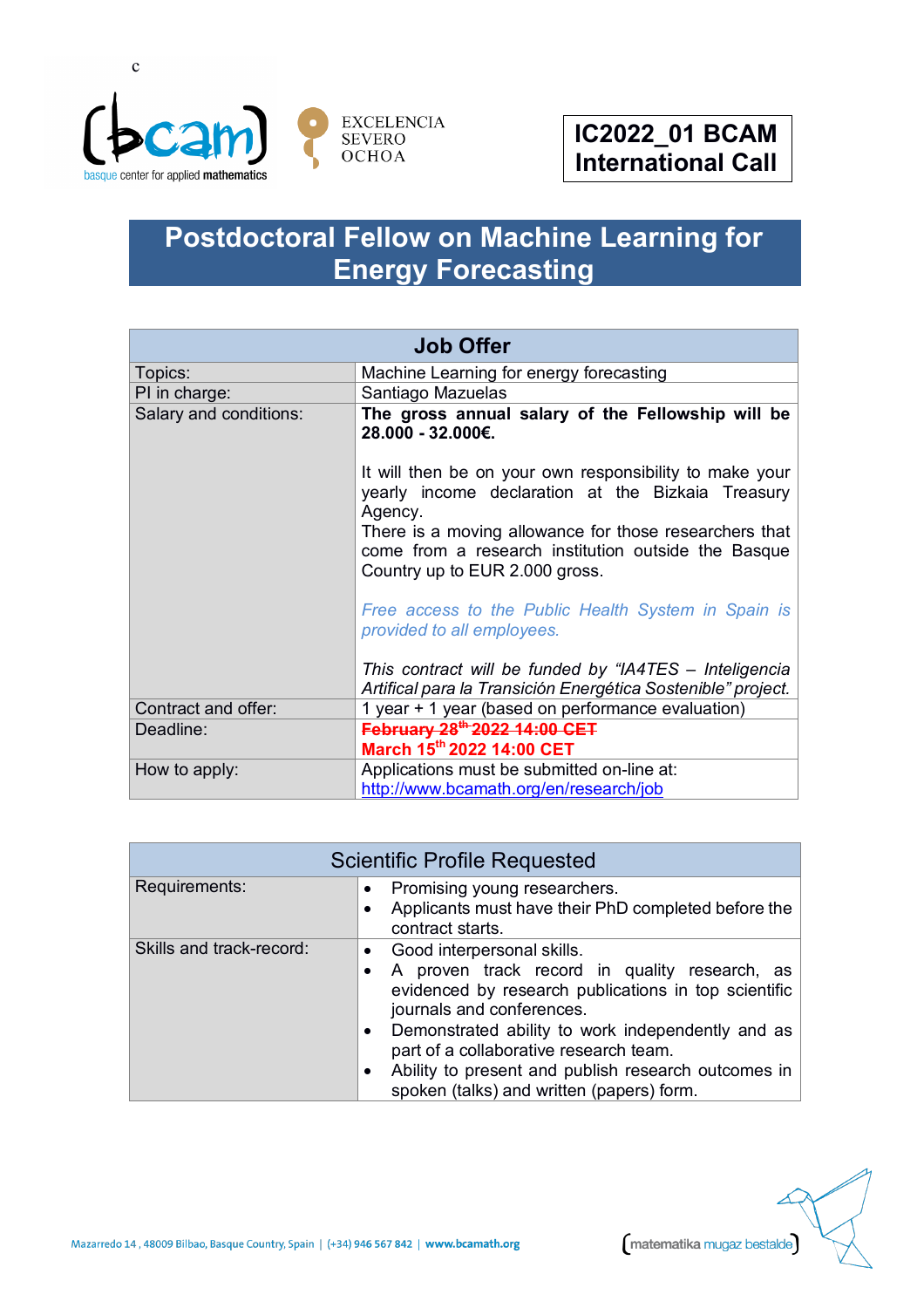

|                            | Ability to effectively communicate and present<br>$\bullet$<br>research ideas to researchers and stakeholders with<br>different backgrounds.<br>Fluency in spoken and written Spanish and English.<br>٠                                                                                                                                                                                                                                                                     |
|----------------------------|-----------------------------------------------------------------------------------------------------------------------------------------------------------------------------------------------------------------------------------------------------------------------------------------------------------------------------------------------------------------------------------------------------------------------------------------------------------------------------|
| <b>Scientific Profile:</b> | The preferred candidate will have:                                                                                                                                                                                                                                                                                                                                                                                                                                          |
|                            | Strong background in mathematics/statistics.<br>Strong background in data science/machine learning.<br>٠<br>Background in time series prediction.<br>$\bullet$<br>Background in energy-related applications such as<br>$\bullet$<br>load forecasting.<br>Good programming skills in Python and/or Matlab.<br>$\bullet$<br>Interest and disposition to work in interdisciplinary<br>$\bullet$<br>collaborate<br>multiple<br>with<br>and<br>groups<br>companies/institutions. |

| <b>Application and Selection Process</b> |                                                                                                                                                                                                                                                                                                                                                                                                                                                 |  |
|------------------------------------------|-------------------------------------------------------------------------------------------------------------------------------------------------------------------------------------------------------------------------------------------------------------------------------------------------------------------------------------------------------------------------------------------------------------------------------------------------|--|
| <b>Formal Requirements:</b>              | The selected candidate must have applied before the<br>application deadline online at<br>the<br>webpage<br>http://www.bcamath.org/en/research/job                                                                                                                                                                                                                                                                                               |  |
|                                          | The candidates that do not fulfil the mandatory<br>requirements will not be evaluated with respect to their<br>scientific profile. Additional documents could be<br>requested during the evaluation process so as to check<br>this fulfilment.                                                                                                                                                                                                  |  |
| Application:                             | Required documents:<br>C.V<br>Letter of interest<br>2 recommendation letters<br>Statement of past and proposed future research<br>٠<br>$(2-3$ pages)                                                                                                                                                                                                                                                                                            |  |
| Evaluation:                              | Based on the provided application documents of each<br>candidate, the evaluation committee will evaluate<br>qualitatively: the adaption of the previous training and<br>career to the profile offered, the recommendation letters,<br>the main results achieved (papers, proceedings, etc.), the<br>statement of past and proposed future research and other<br>merits; taking in account the alignment of these items to<br>the topic offered. |  |



matematika mugaz bestalde